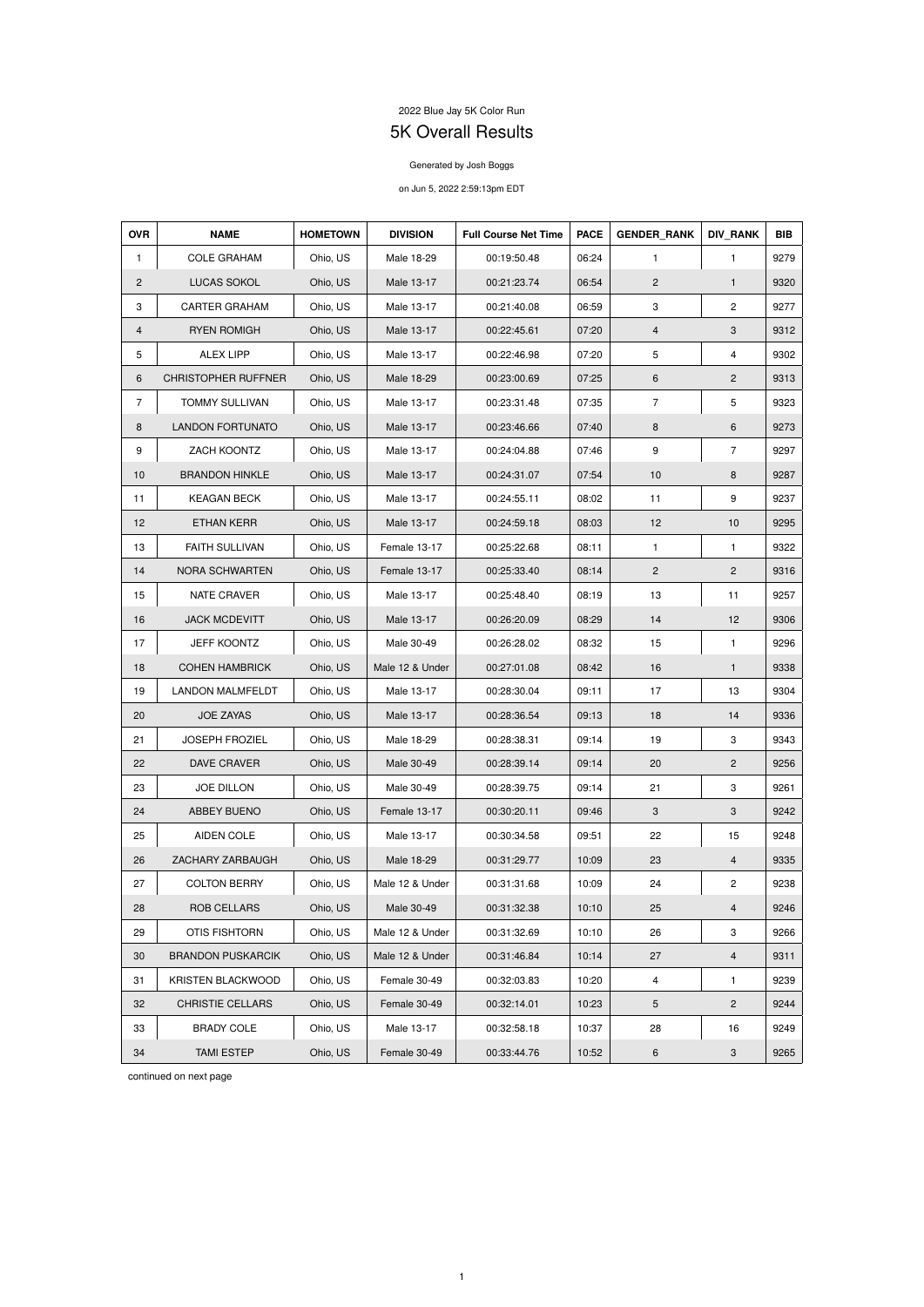continued from previous page

| <b>OVR</b> | <b>NAME</b>              | <b>HOMETOWN</b> | <b>DIVISION</b>   | <b>Full Course Net Time</b> | <b>PACE</b> | <b>GENDER RANK</b> | <b>DIV RANK</b> | <b>BIB</b> |
|------------|--------------------------|-----------------|-------------------|-----------------------------|-------------|--------------------|-----------------|------------|
| 35         | <b>STOKLEY FISHTORN</b>  | Ohio, US        | Female 12 & Under | 00:34:12.63                 | 11:01       | $\overline{7}$     | $\mathbf{1}$    | 9268       |
| 36         | MICHAEL ZAYAS            | Ohio, US        | Male 18-29        | 00:34:17.86                 | 11:03       | 29                 | 5               | 9347       |
| 37         | <b>CODY GRAY</b>         | Ohio, US        | Male 12 & Under   | 00:34:56.89                 | 11:15       | 30                 | 5               | 9280       |
| 38         | COLE COSTELLO            | Ohio, US        | Male 12 & Under   | 00:34:57.49                 | 11:16       | 31                 | 6               | 9254       |
| 39         | SAMANTHA SODEMAN         | Ohio, US        | Female 12 & Under | 00:34:59.96                 | 11:16       | 8                  | $\mathbf{2}$    | 9319       |
| 40         | <b>CARTER ZARBAUGH</b>   | Ohio, US        | Male 12 & Under   | 00:35:24.25                 | 11:24       | 32                 | $\overline{7}$  | 9333       |
| 41         | <b>CARTER SCHULTZ</b>    | Ohio, US        | Male 12 & Under   | 00:35:32.05                 | 11:27       | 33                 | 8               | 9314       |
| 42         | <b>NICKY RETUNA</b>      | Ohio, US        | Male 12 & Under   | 00:35:46.00                 | 11:31       | 34                 | $9\,$           | 1006       |
| 43         | <b>NOAH PHILLIPS</b>     | Ohio, US        | Male 12 & Under   | 00:35:50.36                 | 11:33       | 35                 | 10              | 9340       |
| 44         | <b>LEAH VIROSTEK</b>     | Ohio, US        | Female 12 & Under | 00:35:53.77                 | 11:34       | 9                  | 3               | 9328       |
| 45         | RYAN GRAY JR.            | Ohio, US        | Male 13-17        | 00:35:55.60                 | 11:34       | 36                 | 17              | 9284       |
| 46         | <b>BRUCE WOLF</b>        | Ohio, US        | Male 12 & Under   | 00:36:01.86                 | 11:36       | 37                 | 11              | 9329       |
| 47         | <b>JIM HAMBRICK</b>      | Ohio, US        | Male 30-49        | 00:36:02.60                 | 11:37       | 38                 | 5               | 9337       |
| 48         | <b>OLIVIA STEWART</b>    | Ohio, US        | Female 13-17      | 00:36:32.03                 | 11:46       | 10                 | $\overline{4}$  | 9321       |
| 49         | ADDISON BECK             | Ohio, US        | Female 13-17      | 00:36:32.14                 | 11:46       | 11                 | 5               | 9236       |
| 50         | <b>BLAKE DILLON</b>      | Ohio, US        | Male 12 & Under   | 00:36:56.53                 | 11:54       | 39                 | 12              | 9260       |
| 51         | <b>TODD FLAMISCH</b>     | Ohio, US        | Male 30-49        | 00:37:16.82                 | 12:00       | 40                 | 6               | 9272       |
| 52         | <b>JOSLYNN CELLARS</b>   | Ohio, US        | Female 12 & Under | 00:37:22.86                 | 12:02       | 12                 | $\overline{4}$  | 9245       |
| 53         | <b>EMMA MCDEVITT</b>     | Ohio, US        | Female 12 & Under | 00:37:28.59                 | 12:04       | 13                 | 5               | 9305       |
| 54         | <b>JEN KOONTZ</b>        | Ohio, US        | Female 30-49      | 00:37:41.00                 | 12:08       | 14                 | $\overline{4}$  | 1004       |
| 55         | <b>BRANDY HINKLE</b>     | Ohio, US        | Female 30-49      | 00:37:42.54                 | 12:09       | 15                 | 5               | 9288       |
| 56         | AVA DARNEY               | Ohio, US        | Female 13-17      | 00:37:51.06                 | 12:11       | 16                 | 6               | 9258       |
| 57         | <b>BRILEY CHANCE</b>     | Ohio, US        | Female 13-17      | 00:37:51.42                 | 12:12       | 17                 | $\overline{7}$  | 9247       |
| 58         | ROBBY BODA               | Ohio, US        | Male 12 & Under   | 00:38:00.12                 | 12:14       | 41                 | 13              | 9241       |
| 59         | <b>CORINNE TOMAINO</b>   | Ohio, US        | Female 50 & Up    | 00:38:06.70                 | 12:17       | 18                 | 1               | 9324       |
| 60         | ERIKA BODA               | Ohio, US        | Female 30-49      | 00:38:10.56                 | 12:18       | 19                 | 6               | 9240       |
| 61         | <b>MAVERICK PHILLIPS</b> | Ohio, US        | Male 12 & Under   | 00:38:27.96                 | 12:23       | 42                 | 14              | 9341       |
| 62         | <b>JACK SODEMAN</b>      | Ohio, US        | Male 12 & Under   | 00:38:47.99                 | 12:30       | 43                 | 15              | 9318       |
| 63         | <b>HARPER HUGLI</b>      | Ohio, US        | Female 12 & Under | 00:39:33.00                 | 12:44       | 20                 | 6               | 9290       |
| 64         | <b>MALORY YEAGER</b>     | Ohio, US        | Female 12 & Under | 00:39:35.05                 | 12:45       | 21                 | $\overline{7}$  | 9332       |
| 65         | <b>MARRIAH PERKINS</b>   | Ohio, US        | Female 18-29      | 00:39:55.59                 | 12:52       | 22                 | 1               | 9309       |
| 66         | ELIZABETH VIROSTEK       | Ohio, US        | Female 13-17      | 00:40:06.85                 | 12:55       | 23                 | 8               | 9327       |
| 67         | DEBBIE VALLELONGA        | Ohio, US        | Female 30-49      | 00:40:23.17                 | 13:00       | 24                 | $\overline{7}$  | 9325       |
| 68         | <b>GINA VALLELONGA</b>   | Ohio, US        | Female 12 & Under | 00:40:23.36                 | 13:01       | 25                 | 8               | 9326       |
| 69         | <b>LEEONA JACKSON</b>    | Ohio, US        | Female 12 & Under | 00:40:35.48                 | 13:04       | 26                 | 9               | 9344       |
| 70         | <b>COLE MCINTYRE</b>     | Ohio, US        | Male 12 & Under   | 00:40:41.40                 | 13:06       | 44                 | 16              | 9345       |
| 71         | <b>JACK EISENBRAUN</b>   | Ohio, US        | Male 12 & Under   | 00:40:50.41                 | 13:09       | 45                 | 17              | 9262       |
| 72         | PRENTISS FISHTORN        | Ohio, US        | Female 12 & Under | 00:40:53.56                 | 13:10       | 27                 | 10              | 9267       |
| 73         | REBECCA GARDNER          | Ohio, US        | Female 30-49      | 00:41:33.13                 | 13:23       | 28                 | 8               | 9276       |
| 74         | <b>CARTER?</b>           | Ohio, US        | Male 12 & Under   | 00:41:34.00                 | 13:23       | 46                 | 18              | 1003       |
| 75         | <b>SKYLAR HARTMAN</b>    | Ohio, US        | Female 12 & Under | 00:41:34.74                 | 13:23       | 29                 | 11              | 9285       |

continued on next page